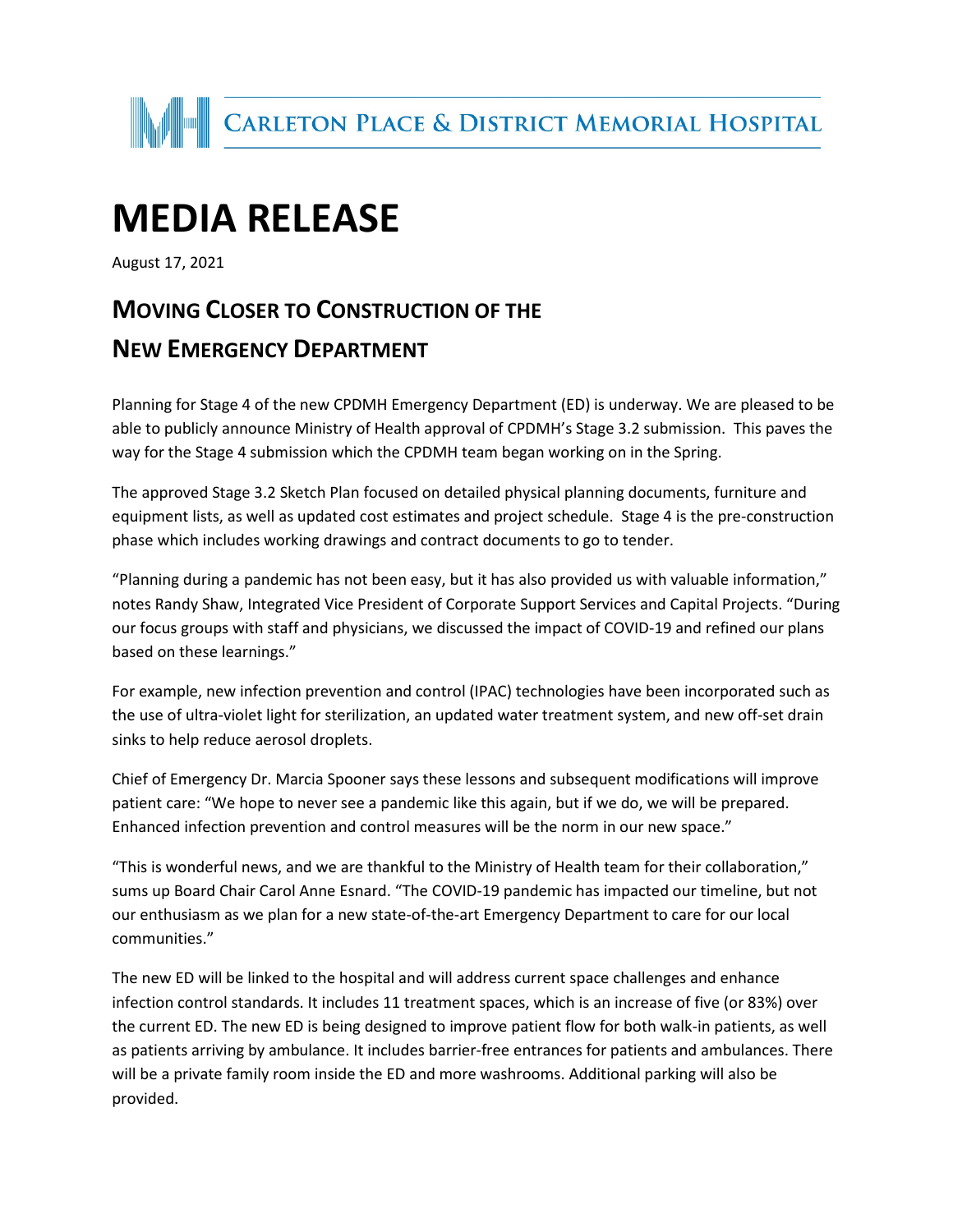As Stage 4 planning begins and COVID-19 restrictions are being lifted, the CPDMH Foundation is entering the next phase of its \$4 million comprehensive fundraising campaign for the new ED and needed patient care equipment for the hospital. Following a successful leadership phase led by Co-Chairs Lori Cavanagh and Richard Kidd, with a team of volunteer community members, the campaign will be launched publicly on Saturday, August 28 at the Jock River Jam in Beckwith Park.

"This will be an opportunity for the community to learn more about the campaign as we unveil new information, a virtual walk-through, videos and displays about the needs of the hospital and all the wonderful donors who have already come forward with their gift," says Foundation Executive Director Robyn Arseneau. "The public phase is the opportunity to rally the entire community and to celebrate our phenomenal donors. Join us at the Jock River Jam to get a sneak preview of the future of YOUR local hospital."

Please contact the Foundation office at 613-257-GIVE (4483) or [foundation@carletonplacehosp.com](mailto:foundation@carletonplacehosp.com) for more information about the public launch, the campaign and how you can be involved in the community's goal to raise \$4 million for your local hospital.



Cutline: Stage 3.2 Site Plan

-30-